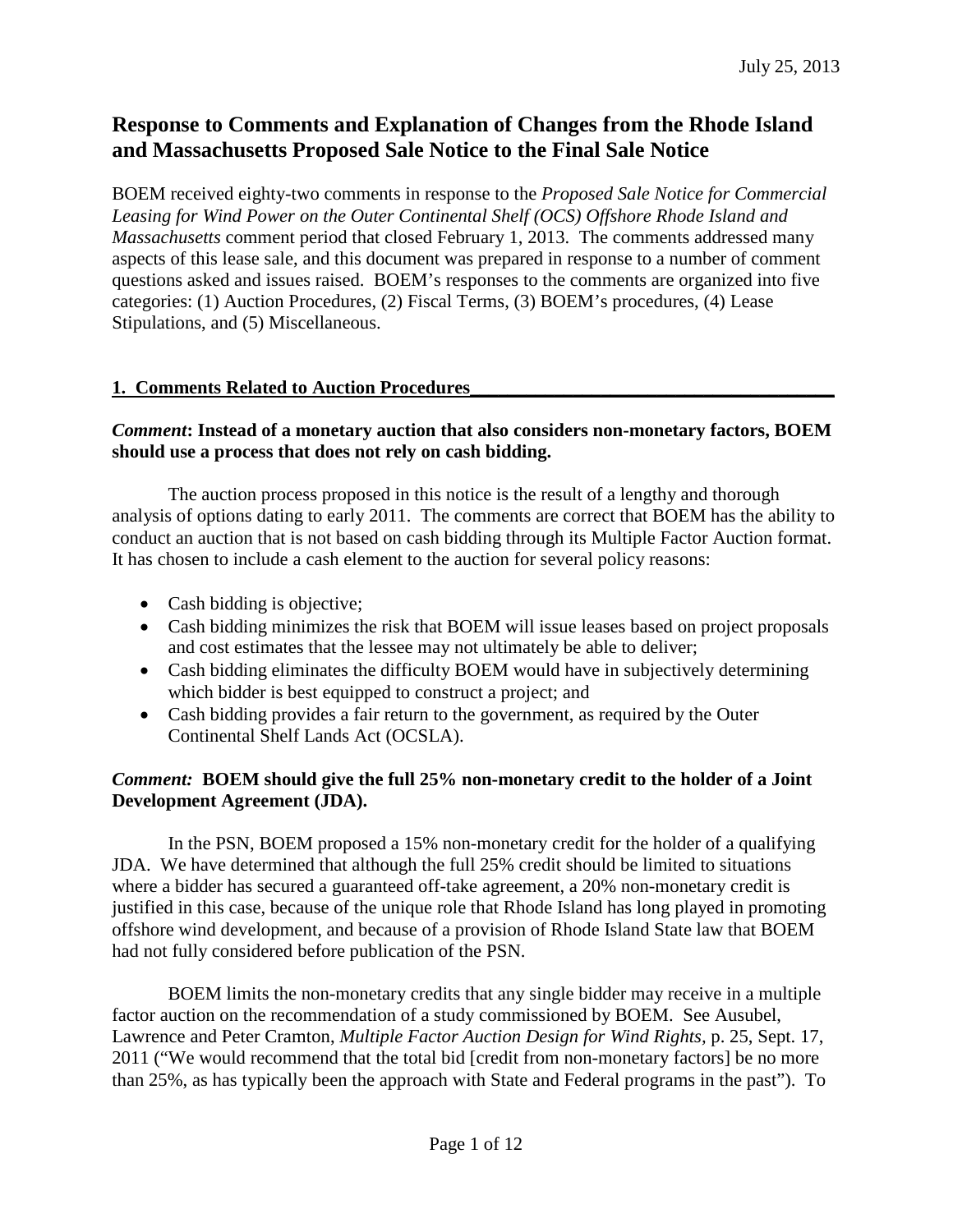credit non-monetary factors more than 25% risks jeopardizing the competitiveness of the auction.

BOEM values an enforceable off-take agreement (such as a PPA or OREC) higher than other factors, including possession of a JDA. Because the maximum credit that any bidder should have in our auction is 25%, if we give that credit to what we value most—a PPA, then a JDA must receive something less. Several commenters implied that a provision of Rhode Island State Law, (R.I. General Laws 39-26.1-8) made possession of a JDA as valuable as a PPA. Upon review of this section, and discussion with the State as to its meaning, BOEM has concluded that while this provision is of some value to the possessor of a JDA insofar as it provides expedited procedures for "the developer selected by the state to develop a utility-scale offshore wind farm," the provision falls short of assuring approval of a long-term PPA for the project, and so does not justify a non-monetary factor credit of the full 25%. However, the possessor of a JDA who has been identified as a preferred developer by the State of Rhode Island through a competitive process would have devoted significant time and money in satisfying State procedures and regulations toward the advancement of an offshore wind project. Furthermore, the possessor of a JDA is permitted exclusive rights to all marine spatial planning exercises, identified commercial and ecological exclusions, and spatial area management planning studies conducted by Rhode Island as part of their Special Area Management Plan (SAMP). BOEM has therefore decided to set the percentage credit for the possession of a JDA at 20%.

BOEM has included a 25% non-monetary credit for a qualifying power purchase agreement (PPA), in order to signal its intention to credit such PPAs in future lease sales. The 20% credit for the JDA in this lease sale is not intended to signal a corresponding intent to credit JDAs in other states in the same manner. The 20% level was determined for this lease sale based on non-replicable criteria, including the fact that Rhode Island's JDA process predated publication of BOEM's regulatory framework. In the preamble to BOEM's renewable energy regulations, we referenced the unique circumstances that have led us to the 20% determination in this case:

Notably, during the time that [BOEM] has been promulgating this rule, the States of Delaware, New Jersey, and Rhode Island have conducted competitive processes and have selected companies to develop wind resources on the OCS. We believe that the pre-existing State processes are relevant to the competitive processes that BOEM is required to conduct following approval of this rule. We intend to do so by using a competitive process that considers, among other things, whether a prospective lessee has a power purchase agreement or is the certified winner of a competitive process conducted by an adjacent State." *Renewable Energy and Alternate Uses of Existing Facilities on the Outer Continental Shelf; Final Rule*, 74 FR 19638, 19663 (Apr. 29, 2009)).

While the preamble left open the possibility that BOEM may recognize state competitions in other lease sales, state policymakers should not expect BOEM to assign as high a credit to future analogous public-private agreements.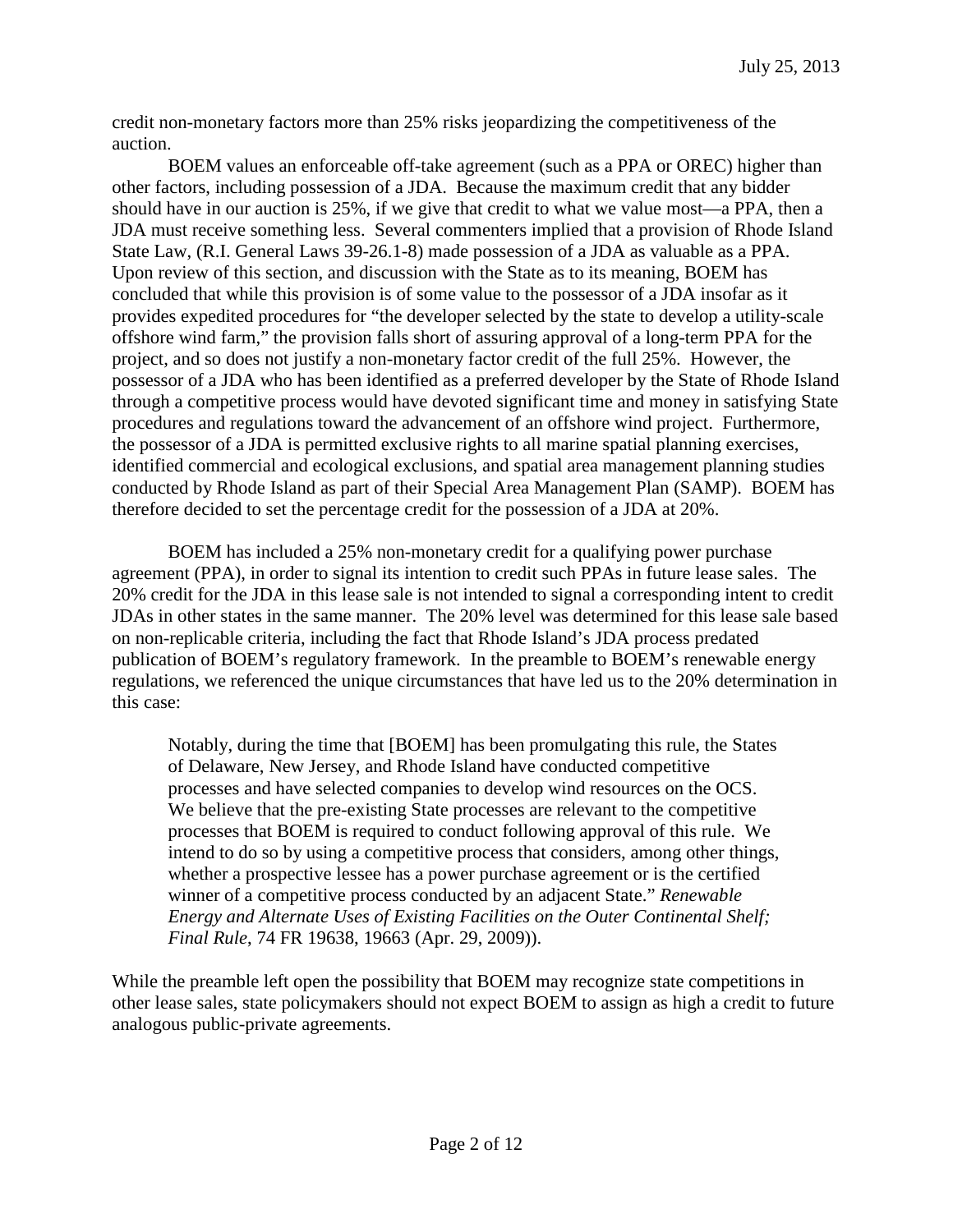#### *Comment:* **BOEM should offer non-monetary credits for other factors, such as Community Benefits, and environmentally-friendly practices.**

Many commenters suggested offering non-monetary auction credits to those bidders that have executed Community Benefit Agreements. At this time, it is not clear to BOEM what the standards for such an agreement would be, or how the execution of such an agreement would make a developer more likely to successfully see a project through to completion. BOEM has opted not to credit such agreements in this lease sale, though it may consider such agreements, or other factors, in the future, if the following concerns can be addressed:

- Any non-monetary factors that BOEM credits should be objectively defined, so that the panel can evaluate each bidder on a yes/no basis.
- Non-monetary factors should reflect a real development advantage for bidders receiving the credit. BOEM does not want to create an incentive for bidders to seek out artificial community partnerships that do not make development of a project more likely.

## *Comment:* **BOEM should apply non-monetary credits to all lease areas (LAs) won by a bidder holding such credits.**

BOEM chose to limit the non-monetary factor credits to one LA because the auction credit should roughly correspond to the development advantage that corresponds to the credit. In other words and for example, if each LA can comfortably support more than 600 MW of offshore wind generation, a leasing credit given to a PPA representing 300 MW of off-take should not be usable on two LAs. Accordingly, a JDA that represents support for a 500 MW project should not be leveraged to two LAs each capable of supporting more than 500 MW of generation. It is true that the auction procedures, as currently written, would not allow a bidder with a long-term PPA for the development of 1,000 MW to use a bidding credit for more than one LA, even though one LA may not be large enough to support 1,000 MW of generation. If it appears that bidders may come to BOEM auctions with very large PPAs in the future, BOEM will need to revisit its policy on non-monetary bid credits.

For economic reasons, very large PPAs are unlikely for the foreseeable future. However, BOEM has made an adjustment to the auction procedures to better accommodate small PPAs. As described in the PSN, a PPA for 350 MW would qualify the bearer for a 25% credit. However, a PPA for 349 MW would qualify the bearer for a 0% credit. This was done to prevent bidders from obtaining a very small PPA for the sole purpose of receiving full credit in BOEM's auction. However, because a PPA for 350 MW is not significantly more advantageous for a developer than a 349 MW PPA, BOEM has decided to recognize a bidding credit for PPAs smaller than 350 MW. A bidder with a PPA for less than 350 MW will be eligible for a credit corresponding to that percentage of the 350 MW's credit. For example, a bidder with a PPA for 175 MW (half of 350 MW) will be eligible for a bidding credit of 12.5% (half of 25%). The formula for this determination is provided below.

> Partial Credit =  $\frac{Full Credit * Partial PPA}{Full PPA}$ Full PPA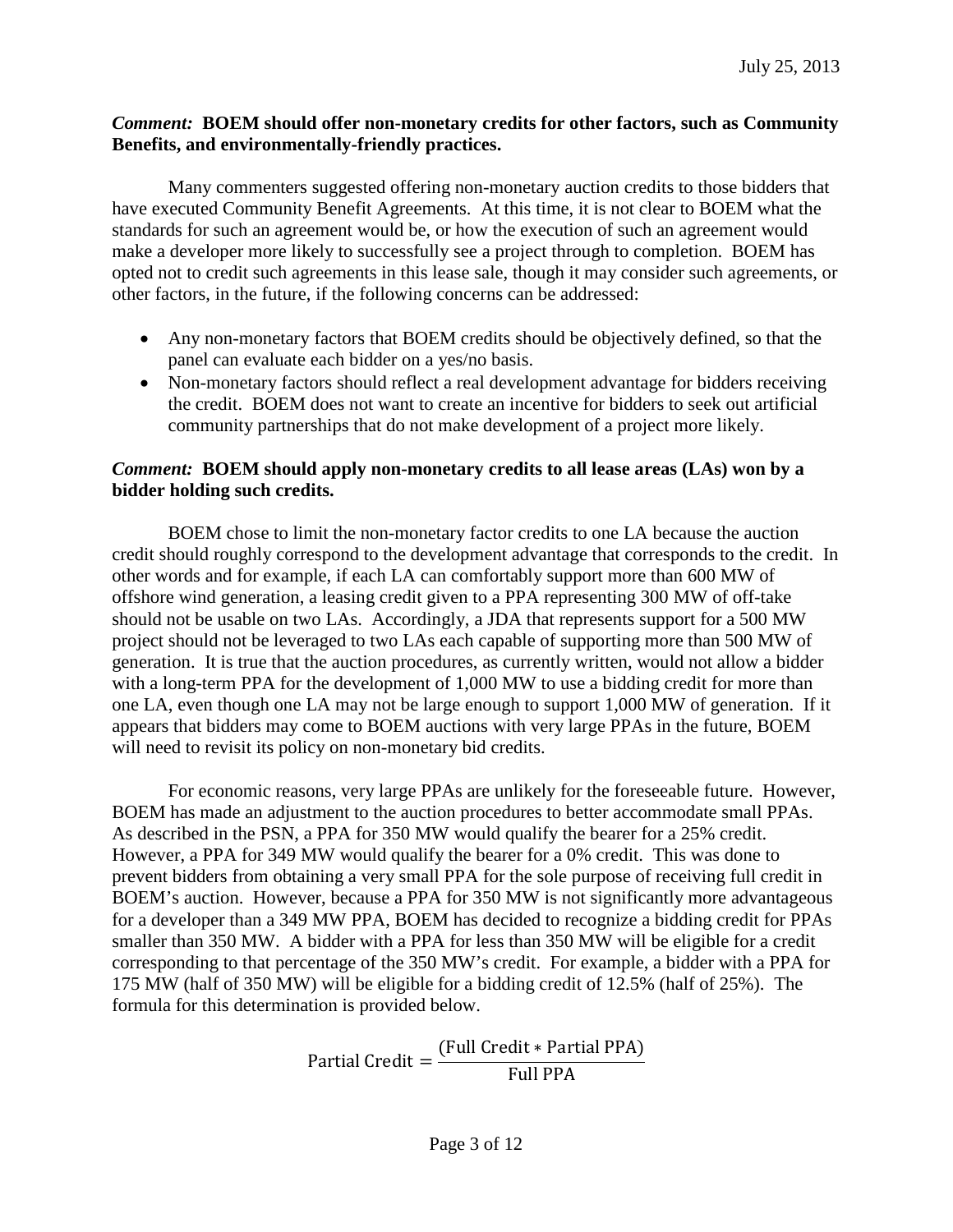Where:

- Partial Credit = Percent credit for which a smaller PPA is eligible.
- Full PPA  $= 350$  MW
- Full Credit  $= 25\%$
- Partial PPA = amount (less than 350 MW) of power under contract

Using this formula, a PPA for 349 MW is worth approximately 24.9%, and a PPA for 1 MW is worth less than 0.1%.

## *Comment:* **BOEM should lease four smaller lots instead of the two that have been proposed.**

BOEM has retained the LAs as proposed in the Proposed Sale Notice for a number of reasons. Most importantly, larger size LAs will allow bidders to adjust the layout of their projects if future use conflicts are identified that may restrict turbine arrangement. Additionally, BOEM does not presume to know how a developer may arrange turbines for maximum efficiency within an LA, and wants to provide the winning bidder(s) flexibility in this regard. Finally, BOEM wanted to avoid the complexity of an auction where some bidders feel the need to win more than one adjacent LA in order to support a project.

## *Comment:* **BOEM should treat a bid on two LAs as two individual bids rather than a package bid that would stand or fall together.**

BOEM choses to treat bids on multiple LAs as a single package bid for several reasons. During an auction, bidders need to know what the maximum liability associated with their bids could be.

First, in a format where bids on both LAs are evaluated individually rather than as a package, situations frequently arise where bidders do not know the maximum liability associated with their past bids, which makes it risky to formulate future bids. For example, when a bidder switches from bidding on both LAs in the sale to just one of them, the bidder cannot know in advance if it will win the LA it is no longer bidding on, which makes it difficult to know how to structure it's bidding strategy going forward. In fact, this uncertainty could persist, if no further bids are placed on the LA that the bidder is no longer bidding on, and bidding continues on the single LA that the bidder continues to bid on. The bidder's current competition for the contested bid might switch LAs, in which case the bidder will lose the LA remaining in the sale that it left behind. Alternatively, the bidder's current competition could drop out, in which case the bidder would win both LAs in the sale. In fact, the situation described above could occur any time a bidder switches its bid from one LA to the other. As soon as the bidder switches to another LA, the bidder cannot know whether it will win the LA that it has stopped bidding on, in addition to the LA that it continues to bid on. This uncertainty makes it difficult for the bidder to decide how high to bid on the remaining LA.

Second, the current auction format allows a bidder to express a desire to win both LAs, or none at all. Such a situation could arise if a bidder feels that economies of scale make development of only one area uneconomic, or if a bidder would like to develop a project, but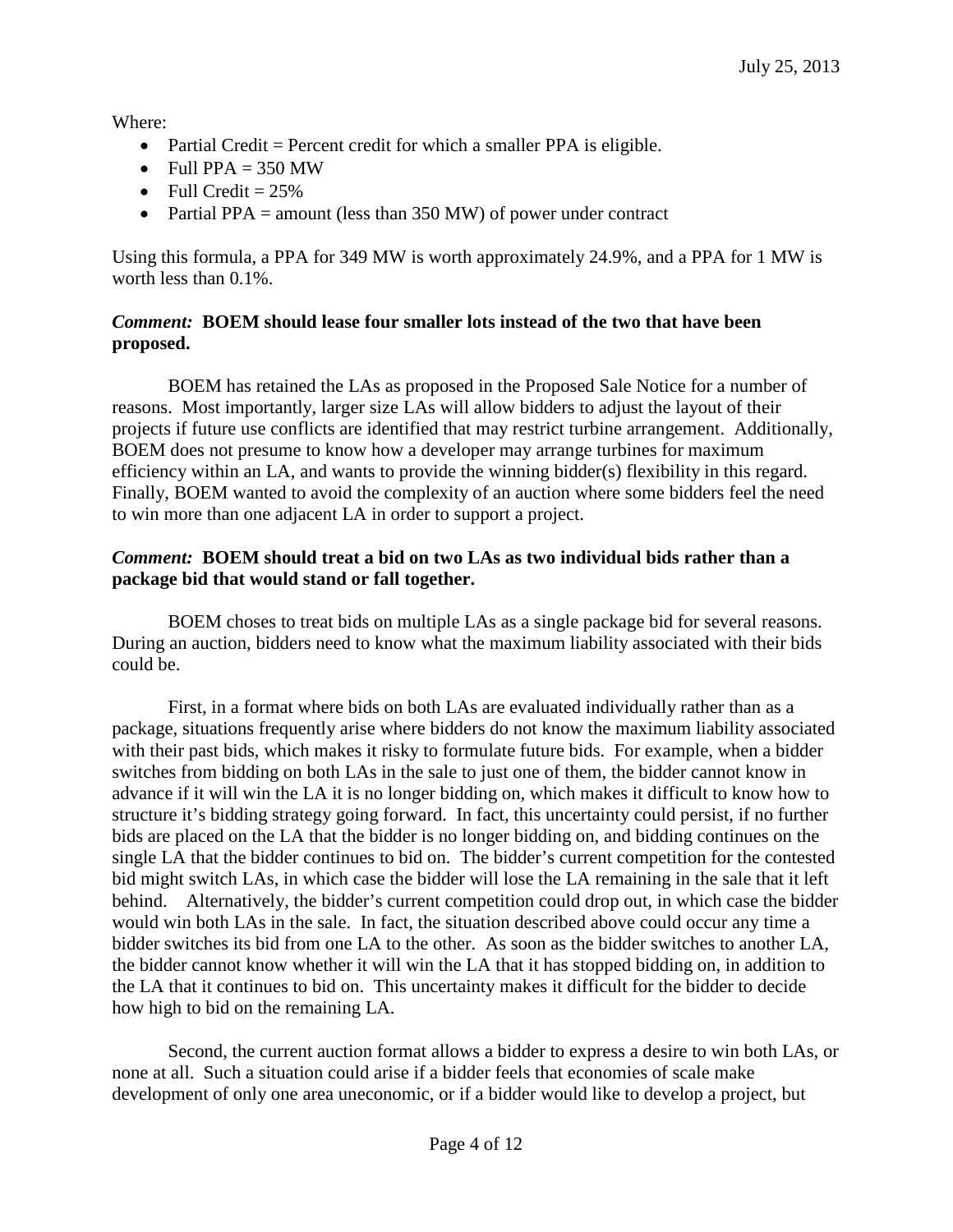only if it can be assured that the other lessee in the area will not be the possessor of a JDA. It would be rational in either case for a bidder to be interested in winning two leases, but not one. If a multiple-LA bid submitted by a bidder is considered as a single package bid composed of multiple LAs, these problems are solved.

#### *Comment:* **Do not use an auction format where the high bidder would not win.**

We believe the comment refers to the theoretical possibility that BOEM's auction could result in a lease award that does not result in the highest revenue to the government, rather than the highest bid for a specific LA. This could happen, for example, in an auction with two bidders. In Round 1, one bidder bid on both LAs and the other bidder bid on one LA. In Round 2, the bidder that submitted the bid on both LAs dropped out, and the other bidder submitted a live bid on one LA. In such a situation, the bidder that did not drop out of the auction would win, and one LA would go unsold, despite the fact that the bidder on both LAs had offered a higher monetary bid. In an example such as this one, BOEM favors the bidder that did not exit the auction over the bidder that did.

First, to do otherwise would mean that the bidder who stayed in the auction until the last round was doomed from the start—in other words, short of bidding on two LAs, there is nothing the bidder could have done to win the LA it was bidding on. This fact would have been apparent to the bidder on both LAs as soon as BOEM released the results of the first round. Second, although the losing bid was for a higher monetary amount, it was for two LAs, not one. On an LA-to-LA basis, BOEM received a higher bid on the LA that was won than was offered in the previous round by the bidder who dropped out. The bidder that lost had an opportunity to match that winning bidder's offer for the contested LA, and declined.

## *Comment:* **BOEM should make auction information, such as the winning bid, available to the public.**

BOEM intends to do so. Although the specifics of the timing and content of the information to be released to the public have not been finalized, at a minimum, BOEM will identify the winning bidder and indicate the amount of the winning bid.

### *Comment***: BOEM should hold the auction no sooner than 60 days following publication of the FSN in the** *Federal Register***. BOEM should require bid deposits 30 days following publication of the FSN in the** *Federal Register***.**

BOEM agrees that although BOEM's regulations require the FSN and the sale to be separated by at least 30 days, that period is a minimum. Under the schedule described in the FSN, bidders will have more than 30 days to establish bid deposits. The auction will take place 54 days from the FSN publication date.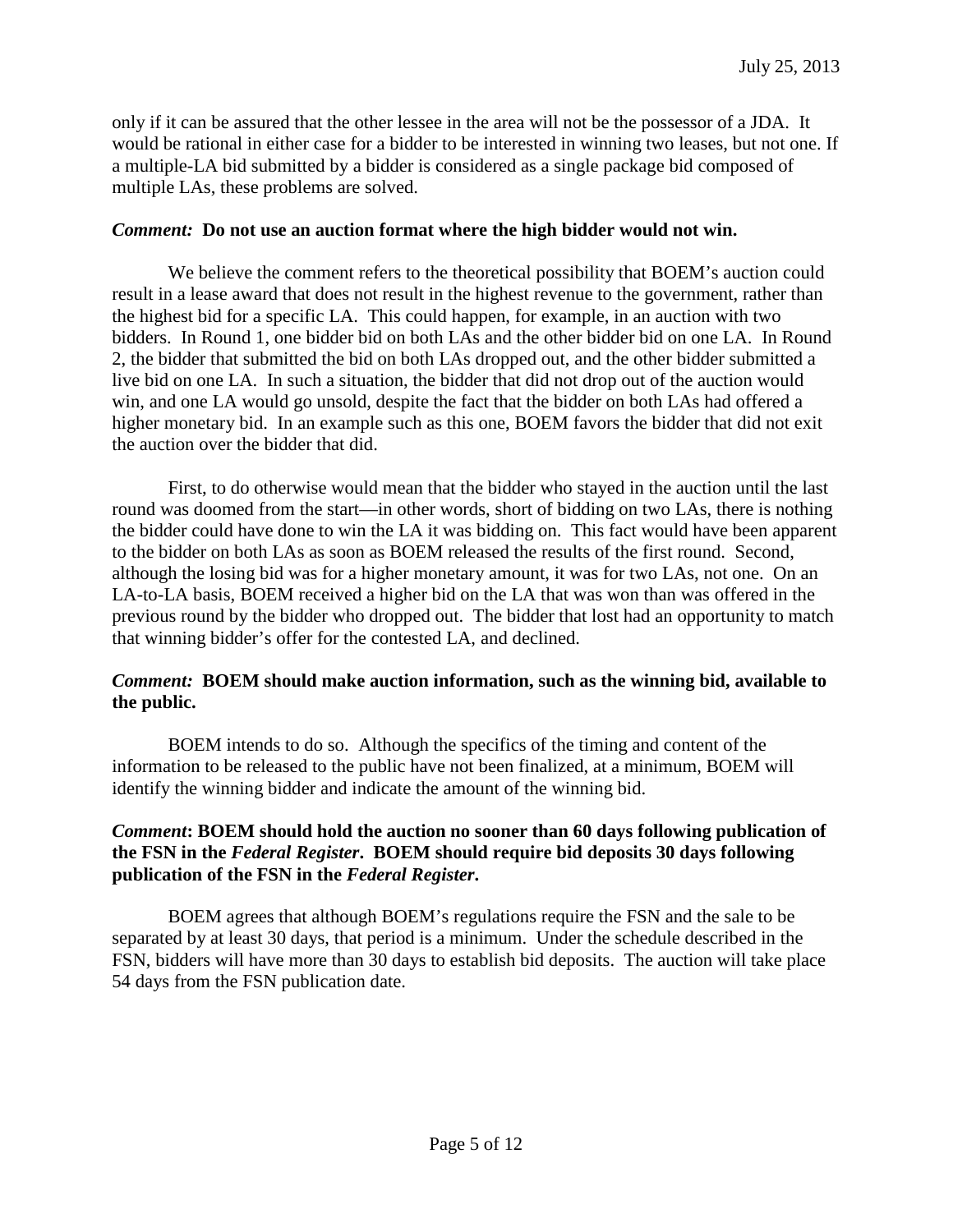## *Comment:* **BOEM should conduct a generic mock auction prior to the auction. This mock auction should be open to a larger set of participants,** *e.g.***, any company that has been qualified by BOEM to hold an offshore renewable energy lease or grant.**

BOEM has endeavored to deliver a variety of ways for the regulated public to learn about BOEM's auctions, and contribute to their design. BOEM commissioned three white papers on auction formats that were published in September 2011. BOEM held a public workshop on auction formats followed by a series of webinars and a notice with public comment period in December 2011. In January 2012, BOEM held public Auction Seminars in Narragansett, RI and Richmond, VA. Although the mock auction that BOEM plans to hold on July 24, 2013, is the only outreach in which a bidder will be able to use the auction software, we believe that the public outreach conducted to date has been adequate to ensure that the public can understand BOEM's process, and bidders understand the auction environment well enough to participate meaningfully. Moreover, the contract that BOEM has with the auction services contractor does not include a mock auction such as was requested in the comments. Still, the demand for additional opportunities to participate in this kind of event is noted, and BOEM will consider adding other opportunities for participation of the kind requested.

## *Comment***: BOEM should conduct additional rounds of bidding in the event of a tie.**

BOEM understands the preference for a transparent process to resolve ties. BOEM has decided not to add additional rounds to auctions to avoid ties for several reasons. In most cases, a tie in the auction reflects a situation where each tied bidder is willing to pay, at most, the exact same amount as other bidder(s) with whom it is tied. If bidders are bidding strategically, it may take many additional rounds to resolve the tie. In any case, in such situations, the economic value of the lease to each bidder is—if not precisely equal—substantially so. It should also be noted that adding complexity to the auction format is not itself without a cost. Who should be able to bid in such a tie-breaker? If bidders remain tied after an additional round, should BOEM hold additional rounds until the tie is resolved? The cost of implementing such additional rules and the cost of educating the bidders on such rules masks the fact that BOEM expects such ties to be extremely rare. BOEM and its predecessor agencies have been holding oil and gas lease sales involving thousands of tracts for dozens of years, and ties have occurred very rarely. Moreover, one of the reasons for allowing Intra-Round Bids is to mitigate the likelihood of a tie by letting bidders express their willingness to pay down to the dollar. Accordingly, unless BOEM finds that ties are more common than anticipated in renewable energy auctions, we do believe the proposed approach for resolving them is adequate and fair.

## *Comment:* **BOEM should allow more than one registered representative of a bidder to be logged in at once.**

Multiple authorized users from the same bidder are permitted to be logged in at the same time. Bidders designate up to three authorized users on the Bidder's Financial Form. These users can be logged in simultaneously. If more than one bidder submits a bid, the system will register the last bid placed before the end of the round. The login procedures were determined in consultation with the auction services contractor and the Bureau of Safety and Environmental Enforcement's information technology security staff. Moreover, many aspects of the system's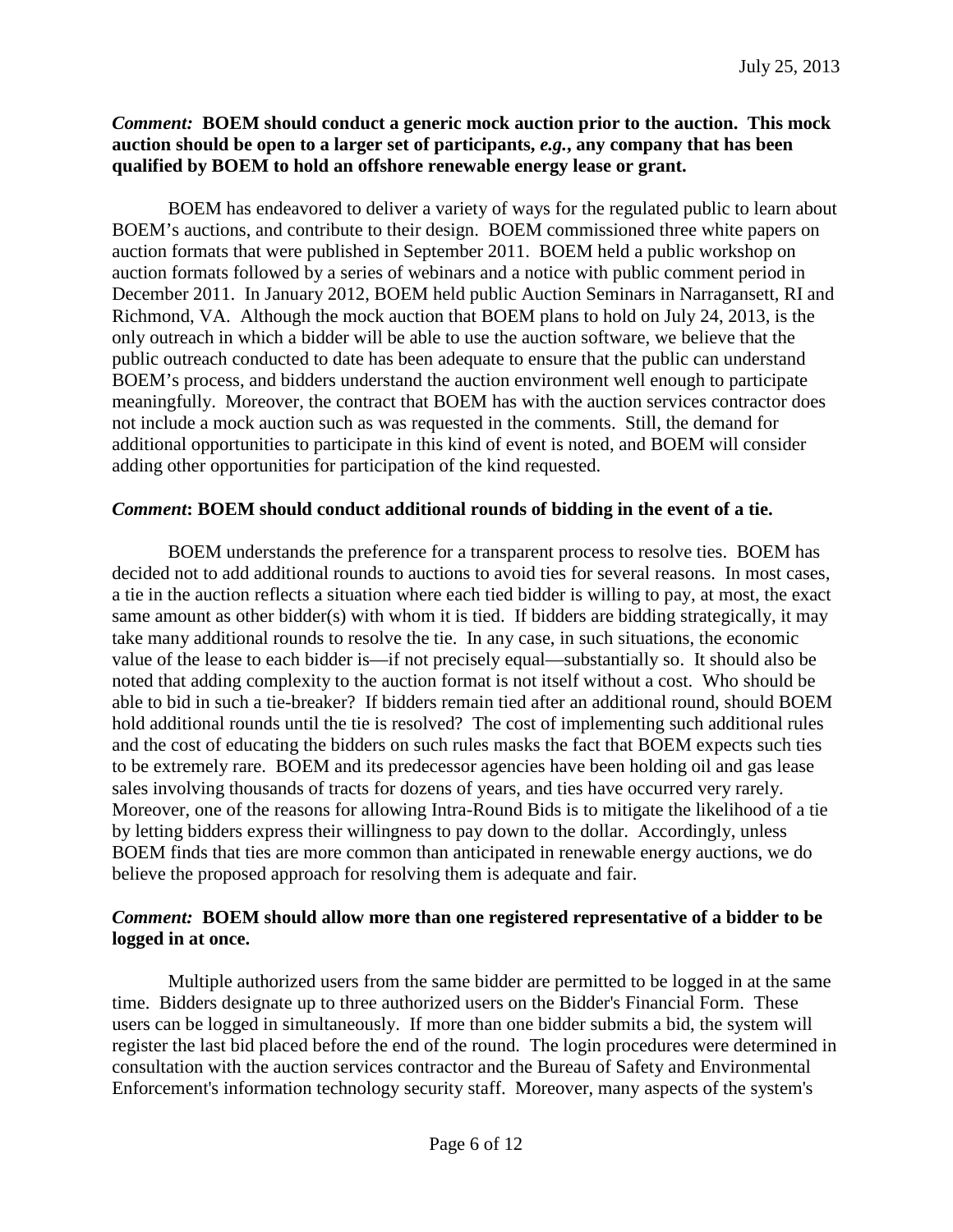design are in place to meet security and legal requirements such as FISMA (Federal Information Security Management Act, 44 U.S.C. 3541 et. seq.).

## *Comment***: BOEM should lower the minimum bid.**

BOEM proposed a minimum bid of \$5 per acre in the PSN. Based on observations made by several commenters, and in light of the findings contained in the National Renewable Energy Laboratory's Final Technical Evaluation Report of the two LAs [\(http://www.nrel.gov/docs/fy13osti/58091.pdf\)](http://www.nrel.gov/docs/fy13osti/58091.pdf), BOEM has decided to lower the minimum bids for each of the two LAs. One conclusion of the report is that the North and South LAs have "significantly dissimilar attributes," and "taken together, these differing attributes tend to indicate that the North LA is a more competitive and cost effective area for near term commercial development." Accordingly, BOEM has lowered the minimum bid for the North LA to \$2 per acre, and it has lowered the minimum bid for the South LA to \$1 per acre. BOEM has decided that further lowering of minimum bids would run the risk of unnecessarily prolonging the duration of the auction.

In addition, BOEM is making several other relevant changes to the terms of the lease sale. First, in the PSN, BOEM proposed to make the minimum bid the same amount as the bid deposit. BOEM has decided to keep the bid deposit near the \$5 per acre described in the PSN. Instead of \$5 per acre, the bid deposit will be \$450,000 per unit of desired initial eligibility. This means a bidder that would like to bid on a single LA in the first round of the auction must submit a bid deposit of \$450,000. A bidder that would like the ability to bid on both LAs in the first round of the auction must submit a bid deposit of \$900,000. Because bidders can decrease, but not increase, the number of LAs they are bidding on over the course of the auction, this initial bid eligibility is also the maximum eligibility that the bidder will have at any later point the auction. BOEM has not substantially reduced the bid deposits because the bid deposit is the primary way that BOEM discourages bidders from bidding beyond their ability to pay. If a bidder cannot or will not pay its bid, BOEM will not execute a lease with that bidder, and BOEM will retain that bidder's bid deposit. Moreover, BOEM may later determine that this reflects poorly on a company's financial qualifications to acquire other OCS renewable energy leases. Because relatively few leases are available in any given lease sale, this situation would be a serious setback to a lease sale. Accordingly, BOEM has substantively preserved the amount of the bid deposit while modifying its form. BOEM has chosen to require a fixed bid deposit amount rather than a per acre bid deposit to simplify determination of required bid deposit amounts.

Second, in the PSN, BOEM expected to increase LA asking prices by a certain percentage that is tied to the number of companies that bid on that LA in the previous round. BOEM had proposed to increase asking prices at a rate of 4% per unit of excess demand, as follows:

- by 4% if the LA had been included in two bids during the previous round,
- by 8% if the LA had been included in three bids during the previous round,
- by 12% if the LA had been included in four bids during the previous round,
- by 16% if the LA had been included in five bids during the previous round, and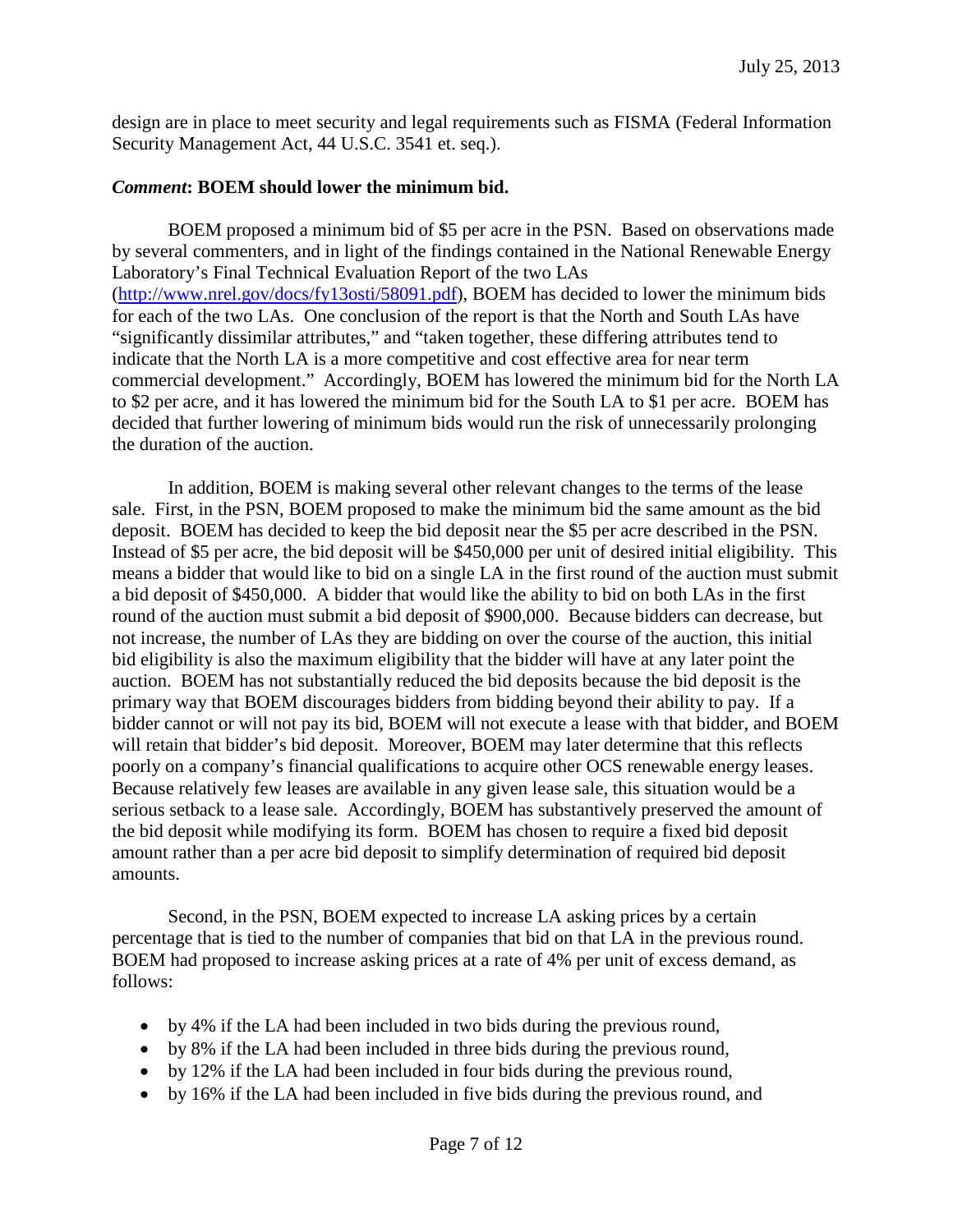• by 20% if the LA had been included in six or more bids during the previous round.

BOEM is concerned that by lowering the minimum bid, it is also lowering the increments by which it will raise asking prices, which could unduly prolong the auction. Accordingly, until asking prices have surpassed \$5 per acre, BOEM plans to increase asking prices at a rate of 20% to 50% to advance the auction more quickly. Once the asking prices have risen to \$5 per acre, BOEM plans to use smaller increments—closer to the 4% to 20% schedule published in the PSN. However, the increments remain in the sole discretion of BOEM at all times, and BOEM will adjust these increments as it deems appropriate to speed or slow the pace of the auction.

#### *Comment***: The award procedures in Stage 2 should be clarified.**

The Auction Procedures section of this notice has been rewritten for clarity.

#### *Comment***: BOEM should clarify the review of anticompetitive behavior and rejection authority in the FSN.**

OCSLA requires BOEM to afford the Department of Justice (DOJ), in consultation with the Federal Trade Commission, 30 days in which to complete an antitrust review of BOEM's lease sales. This review could entail issues such as competition, concentration and collusion. At the end of the 30-day period, the DOJ will send a recommendation to BOEM. Any post-auction decision not to issue leases will be made by BOEM and/or the panel.

#### *Comment***: BOEM should avoid withdrawing blocks prior to lease execution, but should establish procedures for doing so.**

BOEM does not anticipate withdrawing blocks or reducing their size prior to lease execution. BOEM reserves this right to preserve its flexibility in the event of some unanticipated event. However, in the unlikely event that a LA included in a winning bid is withdrawn or reduced the winning bidder will be given the right to renege without penalty on the remaining LAs in its bid. Should the bidder choose to acquire the remaining LAs, the purchase price will be scaled down on a pro rata basis reflecting the most recent round's asking prices for the LAs included in the winning bid and the pro rata reduction in LA acreage.

## **2. Comments Related to Fiscal Terms\_\_\_\_\_\_\_\_\_\_\_\_\_\_\_\_\_\_\_\_\_\_\_\_\_\_\_\_\_\_\_\_\_\_\_\_\_\_\_\_\_\_\_\_\_\_**

## *Comment:* **BOEM should adjust its operating fee annually based on the escalation established by the lessee's power sales agreement or reference to Mass-Hub energy pricing.**

Per BOEM's regulations at 30 CFR 585.506(a)(5), one component of BOEM's operating fee is P, "a measure of the annual average wholesale electric power price expressed in dollars per megawatt hour…" Absent a change to or departure from BOEM's regulations, BOEM cannot issue a lease in which the price of power in BOEM's operating fee formula is defined to mean the price of power in the lessee's power sales agreement. Moreover, in most cases, bidders are not expected to have executed PPAs or sales agreement before BOEM issues leases. This would mean that the operating fee formula would need to reference a variable that will not be known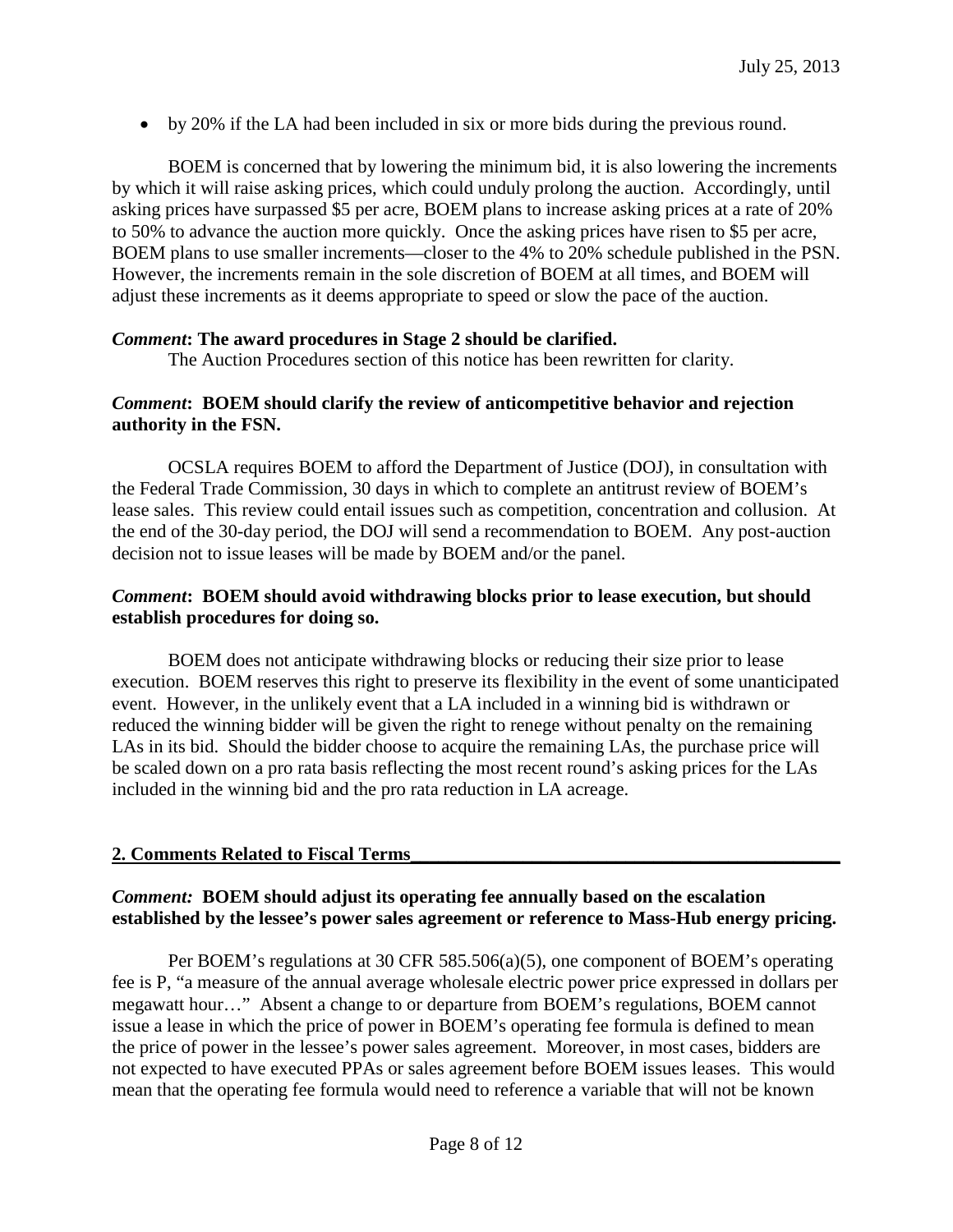until a PPA is executed, and might need to be adjusted each time the developer signs a new power sales agreement. Sales outside such an agreement would further complicate the matter. BOEM believes that using a proxy, even an imperfect one, for the price that the lessee will receive for the power, is justified based on its administrative simplicity.

### *Comment***: BOEM should prorate rent in the year in which commercial operations begin.**

BOEM has decided not to prorate the final year's rent before commercial operations. Before commercial operations on a lease begin, a lessee pays rent. Once commercial operations have begun, the lessee stops paying rent and starts paying operating fees. This comment addresses the fact that BOEM does not prorate the final year of rent before operations begin. If a lessee starts operations on the day after it pays rent, it would pay the same rent as a lessee that started operations, say, three hundred days later. However, the situation is not as stark as it appears. BOEM allows a lessee to construct its project in phases, and expects most lessees to do so. A lessee who constructs 1/5 of its project in the first year would start paying operating fees for 1/5 of its project, and rent for 4/5. If rent for the entire LA is approximately \$300,000 per year, then in the first year, someone installing 1/5 of the capacity would forgo paying between \$0 and \$60,000 in prorated rent for each year that new capacity is added. This will have an averaging effect. Moreover, for phased development projects, BOEM determines rent based on the MWs in commercial operations divided by the MWs an operator specifies as "total project size" in its Construction and Operations Plan (COP), instead of on the actual acres used for each project phase or on a MW/block (or acre) basis. As a result, a lessee that has developed most of the capacity of a proposed project on a relatively small part of the LA can keep a large portion of unused acreage while paying no rent once he is at "full operations", even if full operation does not use nearly the entire LA.

## *Comment***: Operating fees should not increase from 2% to 4% in the ninth year of commercial operations.**

Several commenters recommended keeping the operating fee rate at 2% throughout the lease term, instead of raising the operating fee rate to 4% in the ninth year of operations, as proposed in the PSN. Pursuant to the OCSLA, BOEM must ensure that the government receives a fair return for leases and grants issued on the OCS. BOEM has determined that a 2% operating fee rate throughout the term of the lease does not threaten the government's ability to receive a fair return and is in accordance with the default operating fee specified in CFR 585.506. Previous offshore wind lease agreements that incorporated an increasing operating fee rate were issued through BOEM's noncompetitive lease negotiations process. Lower revenues to the government resulting from a lower operating fee rate may be at least partially offset by higher bids received through the lease sale. Accordingly, the leases to be offered in this auction feature a flat 2% operating fee rate throughout the term of the lease.

## *Comment***: Only six months' rent should be due 45-days after the lease copies are sent to the lessee.**

The comment correctly notes that per BOEM's regulations at 30 CFR 585.224(b), only the first six months' rent is due. The lease published concurrently with the PSN stated that the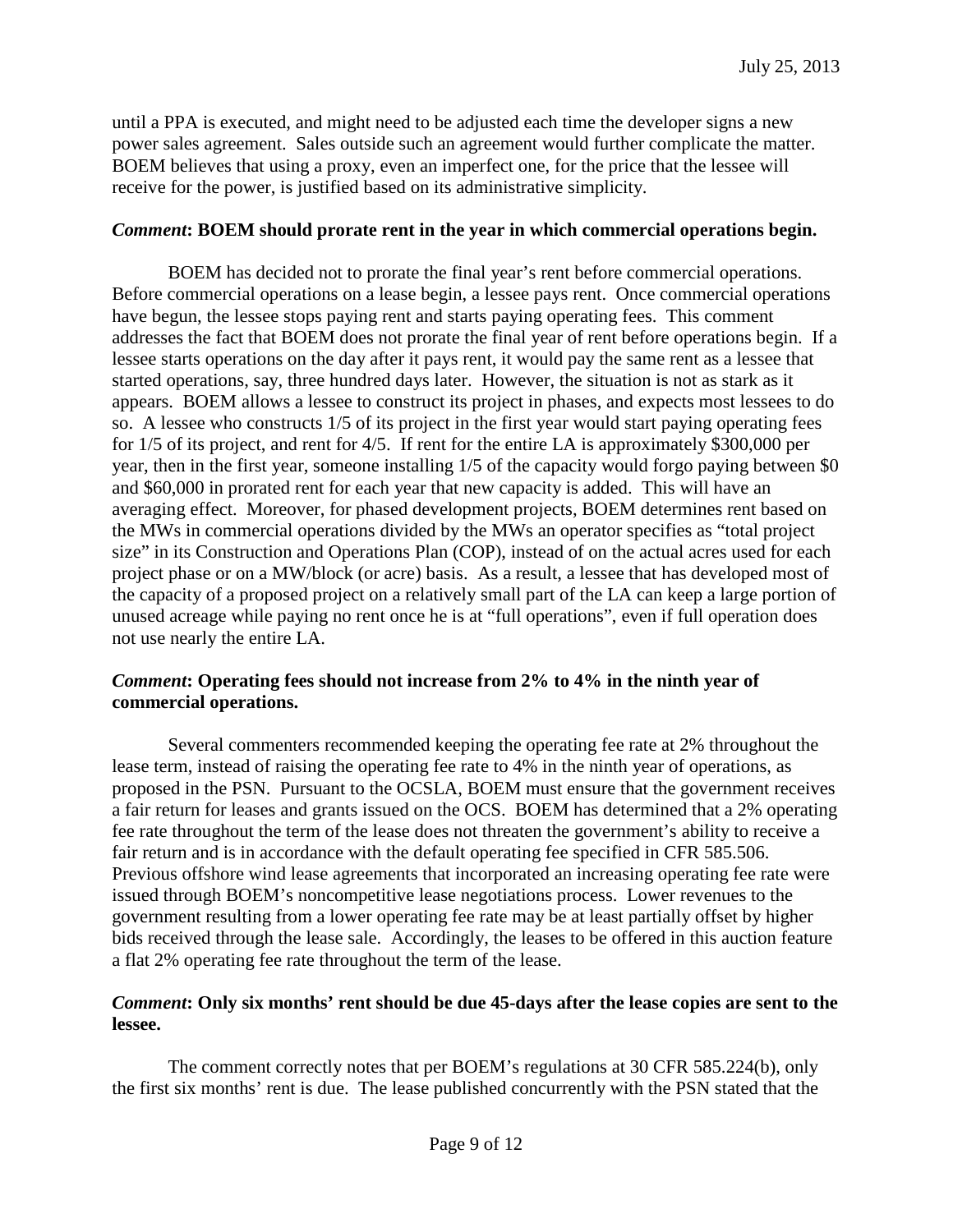first year's rent is due. We have decided to reduce the first payment to a six month payment, with another six month payment due six months after the Effective Date of the lease. One effect of a proposed rule change published by BOEM (78 FR 12676) is that the first rent payment would cover the first year's rent, as BOEM proposed in the PSN. However, because the rule change has not yet been finalized, BOEM will not require the second six months' rent to be paid until the six month lease anniversary.

### *Comment:* **The capacity factor used in the operating fee should be able to change by more than 10%.**

The 10% band was included to smooth out excessive variability that might occasionally occur from one performance period to the next. BOEM's wind simulation data and resource modeling indicate that averaging the previous five years' worth of actual metered electricity generation delivered to the electrical grid when setting the capacity factor in each subsequent performance period most often results in variations of less than 10%. This finding is consistent with the results found from a review of capacity utilization for existing wind energy projects, which indicated that variations from one five-year period to the next rarely exceeded the 10% band. So, it can be inferred that adjustments of over 10% would be largely anomalous and not due to the natural variance that is to be expected from changes in resource strength, operational issues, etc. Accordingly, adjustments of over 10% are not likely to accurately represent electrical generation in the next performance period, and even less likely to accurately reflect any one year's result within the next performance period. Moreover, applying a 10% band on adjustments mitigates the incentive that a lessee might otherwise have to deliberately underperform during one performance period to secure a lower operating fee following the capacity factor adjustment. Accordingly, in setting the capacity factor for each year in an upcoming performance period, using the average value over the previous five-year performance period, in combination with a maximum adjustment of 10% from one performance period to another, results in an applicable annual capacity factor that is a less volatile and more accurate representation of future performance compared to alternative formulations, e.g., annual unconstrained measures.

#### **3. Comments on BOEM's Leasing Process\_\_\_\_\_\_\_\_\_\_\_\_\_\_\_\_\_\_\_\_\_\_\_\_\_\_\_\_\_\_\_\_\_\_\_\_\_\_\_\_\_\_**

## *Comment:* **BOEM's process leaves little room for State governments to participate in the selection of projects/developers.**

OCSLA requires BOEM to issue leases competitively unless, after public notice of proposed lease area, BOEM makes a determination that no competitive interest exists. BOEM was statutorily required to proceed with the competitive leasing process offshore RI/MA because there was competitive interest for commercial wind energy leasing in the area as indicated by the eight geographically overlapping nominations of interest received in response to BOEM's Call for Information and Nominations for Commercial Leasing for Wind Power on the OCS Offshore Rhode Island and Massachusetts published in the Federal Register in August 2011. BOEM has chosen to acknowledge the competitive process conducted by the State of Rhode Island by implementing a multiple-factor auction approach that considers both monetary and non-monetary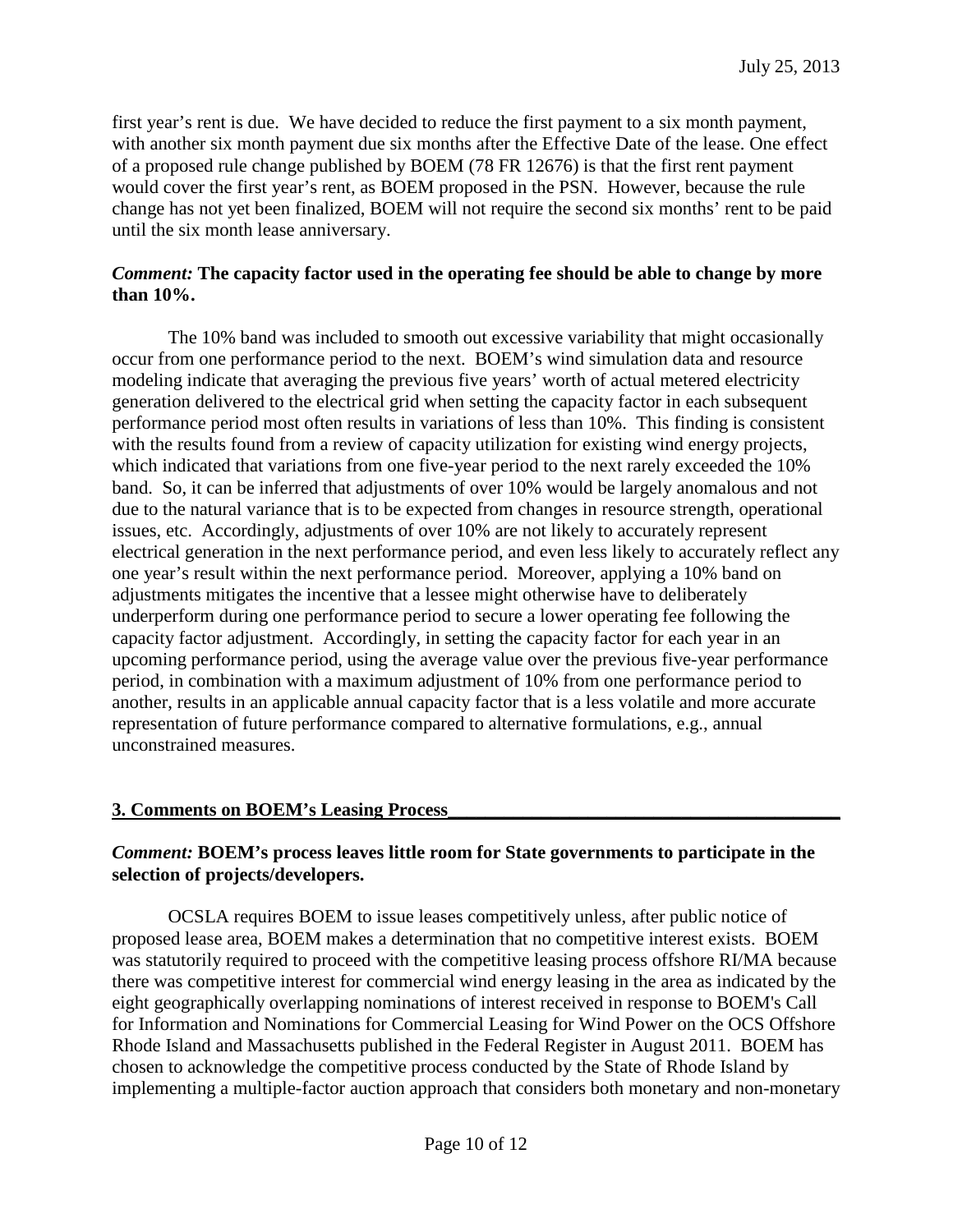factors. The non-monetary factor that BOEM will consider in the auction is whether a bidder holds a Joint Development Agreement or a Power Purchase Agreement. The Final Sale Notice provides a complete description of how these non-monetary factors will be considered in the auction

### **4. Comments Related to Lease Specific Terms, Conditions, and Stipulations\_\_\_\_\_\_\_\_\_\_\_\_\_**

### *Comment:* **Several commenters recommended that BOEM adopt additional stipulations for the protection of North Atlantic right whales similar to those contained in a voluntary agreement for the Mid-Atlantic Wind Energy Areas.**

BOEM has incorporated into the lease stipulations that were developed in consultation with NOAA for the protection of North Atlantic right whales. BOEM is supportive of the collaborative efforts between environmental non-governmental organizations and offshore wind developers to pursue novel mitigation measures. BOEM's standard operating conditions and the environmental non-governmental organizations' voluntary agreement are similar in regard to sound source verification for survey equipment and vessel strike avoidance measures. At this point, the measures in the environmental non-governmental organizations' agreement are voluntary and reflect the commitment of the offshore wind industry, in some instances, to go above and beyond existing requirements developed by BOEM in consultation with NOAA. For any voluntary measures that may be less restrictive than those described by BOEM, BOEM's environmental requirements and lease stipulations must be followed.

## **5. Miscellaneous: Other Changes Not Prompted by Proposed Sale Notice Comments\_\_\_\_\_\_**

## *The PSN refers to "Zones," whereas the FSN refers to "Lease Areas" (LAs). Why the difference?*

Although BOEM initially framed the auction discussion in terms of "Zones," BOEM has since changed the terminology to "Lease Areas." LA is more descriptive of the geographic area that will be leased in each instrument. Moreover, it was brought to BOEM's attention that the term "Zone" might inappropriately evoke "zoning." Whatever similarities BOEM's area identification process share with the land-use practices of local governments, in this instance, BOEM meant only to designate the area encompassed by each lease.

## *Why did BOEM make changes to certain lease specific terms, conditions and stipulations in Addendum C?*

BOEM published the PSN prior to concluding formal consultations with National Oceanic and Atmospheric Administration, National Marine Fisheries Service (NMFS) under Section 7 of the Endangered Species Act. BOEM concluded formal consultations with NMFS on April 10, 2013. The Biological Opinion, titled "*Commercial Wind Lease Issuance and Site Assessment Activities on the Atlantic Outer Continental Shelf in the Massachusetts, Rhode Island, New York, and New Jersey Wind Energy Areas,*" is available via the following link: [http://www.nero.noaa.gov/protected/section7/bo/actbiops/boem\\_ocs\\_wind\\_energy\\_april\\_20](http://www.nero.noaa.gov/protected/section7/bo/actbiops/boem_ocs_wind_energy_april_2013.pdf)